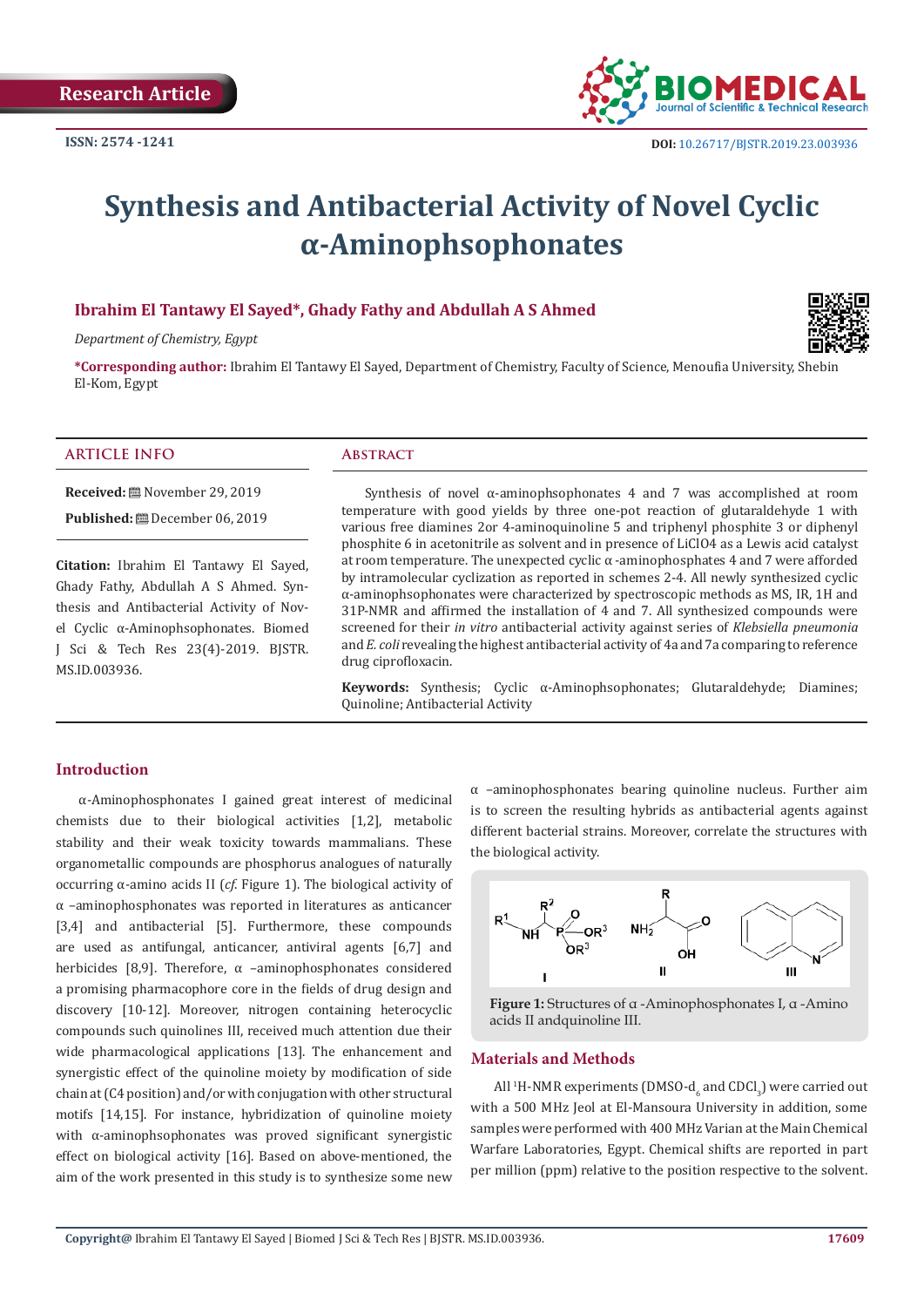The mass and IR spectroscopy spectra were performed at Al-Azahr and El-Mansoura University respectively, Egypt [17,18]. Melting points were recorded on Stuart scientific melting point apparatus and are uncorrected. Antimicrobial activity for all synthesized compounds was screened at National Organization for drug and Control Research, Egypt. All reactions were followed by thin layer chromatography (TLC) on kiesel gel F254 precoated plates (Merck). Starting materials, glutaraldehyde, 4,7-dichloroquinoline, amines, diphenyl phosphite and triphenyl phosphite were commercially available from sigma alderic. Solvents such as ethanol, acetonitrile, dichloromethane, hexane, dimethylformamide and diethyl ether were used without any further purification. All synthesized 4-aminoquinoline derivatives were carried out as reported in literature [19-21].

# **Synthesis of α -Aminophosphonate Derivatives Using Triphenyl Phosphites**

**General Procedure for The Synthesis of α-Aminophosphonate Derivatives (4a-e):** To solution of glutaraldehyde (0.24 mL, 2 mmol), diamines (2 mmol), triphenyl phosphite (0.39 mL, 2 mmol) dissolved in acetonitrile (5 mL) Lewis acid catalyst LiClO $_4$  (2.1 mg, 10% mol) was added. The reaction mixture was stirred at r.t and the completion of the reaction was monitored by TLC (48 hours). The formed precipitate was filtered off and dried to afford α-aminophosphonates 5 in good yields.

**Diphenyl (α-Aminopiperidin-2-yl) Phosphonate 4a:** Yield  $= (0.26g, 40\%)$ , reddish brown viscous oil, IR (KBr) cm<sup>-1</sup> υ: 3340 (NH<sub>2</sub>),3070 (=CH), 2955, 2861 (-CH), 1629 (C=C, aromatic), 1230 (P=O), 759 (POC). EIMS m/z:  $(C_{17}H_{21}N_2O_3P)$  calcd.: 332.33 [M<sup>+</sup>], found: 332.26. <sup>1</sup>H-NMR (DMSO-d<sub>6</sub>, 400 MHz) ppm δ: 1.13 (m, 2H,  $CH_2$ ), 2.76 (br.m, 4H, 2CH<sub>2</sub>), 3.58 (m, 2H, N-CH<sub>2</sub>), 6.02 (s, 1H, C<u>H</u>-P), 6.74-7.46 (m, 10H, Ar-H). <sup>31</sup>P-NMR (DMSO d<sub>6</sub>, 400MHz) δ: -17.17 ppm

**Diphenyl (α-(2-Aminoethyl) Piperidin-2-yl) Phosphonate 4b**: Yield =  $(0.38 \text{ g}, 54\%)$ , reddish brown viscous oil, IR (KBr) cm<sup>-1</sup> υ: 3430 (NH<sub>2</sub>), 3067 (=CH), 2961, 2875 (-CH), 1629 (C=C, aromatic), 1240 (P=O), 762 (POC). EIMS m/z:  $(C_{19}H_{25}N_2O_3P)$ , calcd.: 360.39 [M<sup>+</sup>], found: 360.02. <sup>1</sup>H-NMR (DMSO-d<sub>σ</sub>, 400MHz) ppm δ: 1.13 (m, 2H, CH<sub>2</sub>), 2.49 (br.s, 2H, CH<sub>2</sub>), 2.71 (br.m, 4H, 2CH<sub>2</sub>), 3.71 (m, 4H, 2N-CH<sub>2</sub>), 6.00 (s, 1H, C<u>H</u>-P), 6.75-7.25 (m, 10H, Ar-H).

**Diphenyl (α-(3-Aminopropyl) Piperidin-2-yl) Phosphonate 4c:** Yield = (0.32g, 43%), reddish brown viscous oil, IR (KBr) cm-1 υ: 3430 (NH<sub>2</sub>), 3067 (=CH), 2923 (-CH), 1646 (C=C, aromatic), 1367 (P=O), 774 (POC). EIMS m/z:  $(C_{20}H_{27}N_2O_3P)$  Calcd.: 374.41 [M<sup>+</sup>], found: 371.41. <sup>1</sup>H-NMR (DMSO d<sub>6</sub>, 400MHz) ppm δ: 1.16(m, 2H,  $\text{CH}_2$ ), 1.50 (m, 2H, CH<sub>2</sub>), 2.59 (m, 4H, 2CH<sub>2</sub>), 2.72 (m, 4H, 2CH<sub>2</sub>), 3.79  $(m, 2H, N\text{-CH}_2)$ , 6.07 (s, 1H, C<u>H</u>-P), 6.73-7.33 (m, 10H, Ar-H).

**Diphenyl (α-(3-Aminophenyl) Piperidin-2-yl) Phosphonate 4d:** Yield = (0.38g, 47%), brown viscous oil, IR (KBr) cm-1 υ: 3432 (NH<sub>2</sub>), 3100 (=CH), 2925 (-CH), 1626 (C=C, aromatic), 1291 (P=O), 758 (POC). EIMS m/z:  $(C_{23}H_{25}N_2O_3P)$  calcd.: 408.43 [M<sup>+</sup>], found: 408.53. <sup>1</sup>H-NMR (DMSO d<sub>6</sub>, 400MHz) ppm δ: 1.54(m, 2H, CH<sub>2</sub>), 2.23 (br.m, 2H, CH<sub>2</sub>), 3.96 (br.m, 2H, CH<sub>2</sub>), 4.30 (br.m, 2H, CH<sub>2</sub>), 6.07 (s, 1H, C<u>H</u>-P), 6.73-7.46 (m, 14H, Ar-H) 9.05(br.s, 2H, NH<sub>2</sub>).

**Diphenyl (α-(4-Aminophenyl) Piperidin-2-yl) Phosphonate 4e:** Yield = (0.5g, 61%), black viscous oil, IR (KBr) cm-1 υ: 3370 (NH<sub>2</sub>), 3071 (=CH), 2926 (-CH), 1594 (C=C, aromatic), 1226 (P=O), 755 (POC). EIMS m/z:  $(C_{23}H_{25}N_2O_3P)$  calcd.: 408.43 [M<sup>+</sup>], found: 408.88. <sup>1</sup>H-NMR (DMSO d<sub>6</sub>, 400MHz) ppm δ: 1.04 (m, 4H, 2CH<sub>2</sub>),  $3.41$ (br.m, 4H, 2CH<sub>2</sub>), 6.08 (s, 1H, C<u>H</u>-P), 6.62-7.46 (m, 14H, Ar-H).

**General Procedures for Synthesis of α-Aminophosphonate Derivatives Bearing Quinoline Moiety: (7a-e):** Glutaraldehyde (0.24 mL, 2 mmol), diamines (2 mmol) and diphenyl phosphite (0.37 mL, 2 mmol) were dissolved in acetonitrile (5 mL) in presence of LiClO<sub>4</sub> as Lewis acid catalyst (2.1 mg, 10% mol.) was added. The reaction mixture was stirred at r.t and the completion of the reaction was monitored by TLC (48 hours). The desired product was filtered off and dried to afford α-aminophosphonates **9** with goodyields.

**Diphenyl(α-((7-Chloroquinolin-4-yl) Amino) Piperidin-2 yl) Phosphonate 7a:** Yield =  $(0.44g, 45%)$ , off white solids, m.p = 140-142 ◦C, IR (KBr) cm-1 υ: 3445 (NH), 3027 (=CH), 2921 (-CH), 1602 (C=C, aromatic), 1546 (C=N), 1207 (P=O), 764 (POC). EIMS m/z:  $(C_{26}H_{25}CIN_3O_3P)$  calcd.: 493.92[M<sup>+</sup>], found: 493.55. <sup>1</sup>H-NMR (DMSO d<sub>6</sub>, 400MHz) ppm δ: 3.39 (br.m, 8H, 4CH<sub>2</sub>), 6.10 (s, 1H, C<u>H</u>-P), 6.71-8.00 (m, 14H, Ar-H), 8.52 (s, 1H, CH=N<sub>Ar</sub>).

 $DiphenyI(\alpha-(2-((7-Chloroquinolin-4-yI)$  Amino) Ethyl **Piperidin-2- yl) Phosphonate 7b:** Yield = (0.5g, 48%) , brown solids, m.p = 112-114 ◦C, IR (KBr) υ cm-1: 3244 (NH), 3035(=CH),2930 (-CH), 1612 (C=C,aromatic), 1554 (C=N), 1215 (P=0),763 (POC). EIMS m/z:  $(C_{28}H_{29}CIN_3O_3P)$  calcd.: 521.97 [M<sup>+</sup>], found: 521.79. <sup>1</sup>H-NMR (DMSO d<sub>6</sub>, 500MHz):  $\delta$  ppm: 1.20 (br.s,  $2H$ , CH<sub>2</sub>), 1.97 (br.m, 4H, 2CH<sub>2</sub>), 3.70 (br.m, 4H, 2CH<sub>2</sub>), 4.34 (br.m,  $2H$ , CH<sub>2</sub>), 6.08 (s, 1H, C<u>H</u>-P), 6.73-8.23(m, 14H, Ar-H), 8.88 (s, 1H,  $CH=N_{AB}$ .

**Diphenyl(α-(3-((7-Chloroquinolin-4-yl) Amino) Propyl) Piperidin-2-yl) Phosphonate 7c:** Yield = (0.46g, 43%), pale yellow solids, m.p = 106-110 ◦C, IR (KBr) υ cm-1: 3421, 3247 (NH), 3109 (=CH), 2937 (-CH), 1615 (C=C, aromatic), 1580 (C=N), 1205 (P=O), 763 (POC). EIMS m/z:  $(C_{29}H_{31}CIN_3O_3P)$  calcd.: 536.00 [M<sup>+</sup>], found: 538.18. <sup>1</sup>H-NMR (CDCl<sub>3</sub>, 400MHz) ppm  $\delta$ : 1.25 (br.s, 2H, CH<sub>2</sub>),  $1.51$ (br.s, 2H, CH<sub>2</sub>), 2.04 (br.m, 4H, 2CH<sub>2</sub>), 3.79 (br.m, 6H, 3CH<sub>2</sub>), 6.17 (s, 1H, CH-P), 6.83-8.03 (m, 14H, Ar-H), 8.42 (d, 1H, CH=N<sub>Ar</sub>, *J*=8Hz), 9.22 (br.s, 1H, NH). <sup>31</sup>P-NMR (DMSO  $d_{6}$ , 500MHz)  $\delta$  ppm: 0.310, -1.709.

**Diphenyl (α-(3-((7-Chloroquinolin-4-yl) Amino) Phenyl) Piperidin-2-yl) Phosphonate 7d:** Yield = (0.47g, 42%), black solids, m.p = < 300 °C, IR (KBr) ν cm<sup>-1</sup>: 3434(NH), 3050 (=CH), 2926 (-CH), 1597 (C=C, aromatic), 1537 (C=N), 1365 (P=O), 700 (POC). EIMS m/z:  $(C_{32}H_{29}CIN_3O_3P)$  calcd.: 570.02 [M<sup>+</sup>], found: 570.66.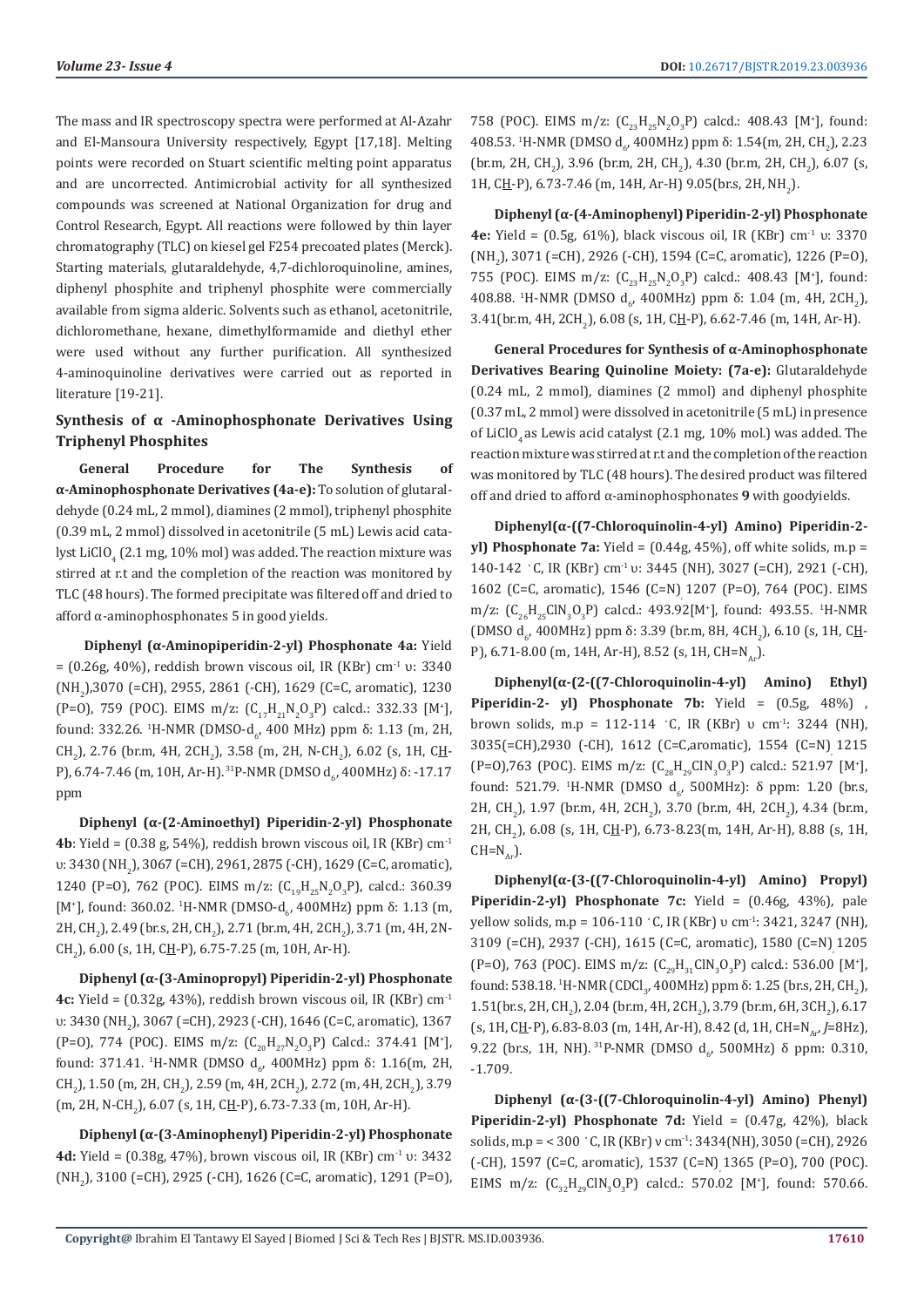<sup>1</sup>H-NMR (DMSO d<sub>6</sub>, 400MHz): δ ppm 3.72 (br.m, 8H, 4CH<sub>2</sub>), 6.05 (s, 1H, CH-P), 6.73-8.05 (m, 18H, Ar-H), 8.62 (s, 1H, CH=N<sub>a</sub>), 9.34 (br.s, 1H, NH).

**Diphenyl(α-(4-((7-Chloroquinolin-4-yl) Amino) Phenyl) Piperidin-2-yl) Phosphonate 7e:** Yield (0.58g, 51%), pale yellow solids, m.p = 265-267 °C, IR (KBr) cm<sup>-1</sup> v: 3432, 3320 (NH), 3068 (=CH), 2903 (-CH), 1620 (C=C, aromatic), 1542 (C=N), 1230 (P=O), 792 (POC). EIMS m/z:  $(C_{32}H_{29}CIN_3O_3P)$  calcd.: 570.02 [M<sup>+</sup>], found: 570.48. <sup>1</sup>H-NMR (DMSO d<sub>6</sub>, 400MHz) ppm δ: 1.16 (m, 2H, CH<sub>2</sub>), 3.05 (br.m, 6H, 3CH<sub>2</sub>), 5.91 (s, 1H, C<u>H</u>-P), 6.54-8.38 (m, 19H, Ar-H), 8.59 (d, 1H, CH=N<sub>Ar</sub> *J*=8Hz), 10.20 (br.s, 1H, NH).

# **Biological Screening**

# **Bacterial Strains**

The antibacterial activity of different chemical compounds was tested against a set of *E.coli* ATCC 11229*, Staphylococcus aureus* ATCC 25923 and human MDR pathogenic clinical strains of *Klebsiella pneumonia* (Kp1, Kp5, Kp8 and Kp9)[14], and *E. coli* (E13, E15, E16 and E17) (unpublished data), and *Staphylococcus aureus* (SA4) (unpublished data) which were collected from Egyptian hospitals. Bacterial strains were recovered by culturing overnight at 37°C in Nutrient agar media (Oxoid, UK).

# **Compounds Preparation for Antimicrobial Activity**

Compounds were dissolved in Dimethyl sulfoxide (DMSO), and then a final concentration of 100mg/ml was prepared using sterile distilled water. Control DMSO was used to check the effect of solvent on the growth of microorganisms.

#### **Agar Well Diffusion Method**

A volume of 100μl bacterial suspension  $(10<sup>6</sup>$  CFU/ml) was spread on Müller-Hinton agar (Oxoid, UK). Wells were made on agar plates using sterile cork borer, and then 100 μl of each prepared compound was introduced into appropriately marked wells, then plates were incubated for 24 h at 37°C. DMSO was taken as a negative control. Antibacterial activity was evaluated by measuring the diameter of the inhibition zone in millimeters for each tested organism compared with the negative control [15]**.** 

# **Result and Discussion**

#### **Chemistry**

A newly synthesized compounds of cyclic α-aminophsophonates were performed by three one pot reaction of glutaraldehyde 1 (0.24 mL, 2 mmol), with various diamines 2 (2 mmol) and triphenyl phosphite  $3$  (0.39 mL, 2 mmol) in presence of (LiClO<sub>4</sub>) in acetonitrile with equal molar ratio (1:1:1) to afford 5 in good yields as shown in scheme 1**.** In structure characterization of 5, the IR spectra showed the absorption bands of (NH<sub>2</sub>) ranging from 3432 to 3291 cm<sup>-1</sup> and  $(P=0)$  from 1367 to 1226 cm<sup>-1</sup>. The <sup>1</sup>H-NMR spectra showed the chemical shift of  $(C_H - P)$  as singlet peak ranging from  $\delta$ : 6.00 to 6.08 ppm which affirmed the formation of  $\alpha$  -aminophosphonate. It is noticeable that the absence of the aldehydic group (CHO) in <sup>1</sup>H-NMR confirmed the formation of cyclic  $\alpha$ -aminophosphonates through intra molecular cyclization followed by water elimination [17,18]. The EI mass spectra confirmed the formation of 5 throughout the coincidence of the molecular ion peak with expected mass.



The recommended mechanism for preparation of cyclic  $\alpha$ -aminophosphonates using LiClO<sub>4</sub> as a catalyst illustrated in Scheme 2, the reaction starts with activation of carbonyl group of glutaraldehyde by Lewis acid catalyst  $(LicIO<sub>4</sub>)$  followed by condensation of the carbonyl group of the starting dialdehyde with primary amines to afford the Schiff base B. Then the nitrogen of Schiff base that is formed in the first step of  $\alpha$ -aminophosphonates formation donates a pair of electron to make a coordinante bond with  $LIClO<sub>4</sub>$ . This makes nitrogen positively charged which induces  $partial$  positive charge on  $sp^2$  carbon followed by nucleophilic attack of nitrogen of Schiff base on carbon atom of the other carbonyl group of glutaraldehyde. Then the free pair of electrons of phosphorus attacks to the partially positively charged carbon B followed by elimination of phenol C and afford cyclic  $\alpha$ - aminophosphonates as depicted in Scheme 3**.** Synthesis of novel compounds of cyclic α-aminophsophonate bearing quinoline moiety was accomplished by three one pot reaction of glutaraldehyde 1 (0.24 mL, 2 mmol) , 4-aminoquinoline derivatives 6 (2 mmol)and diphenyl phosphite 7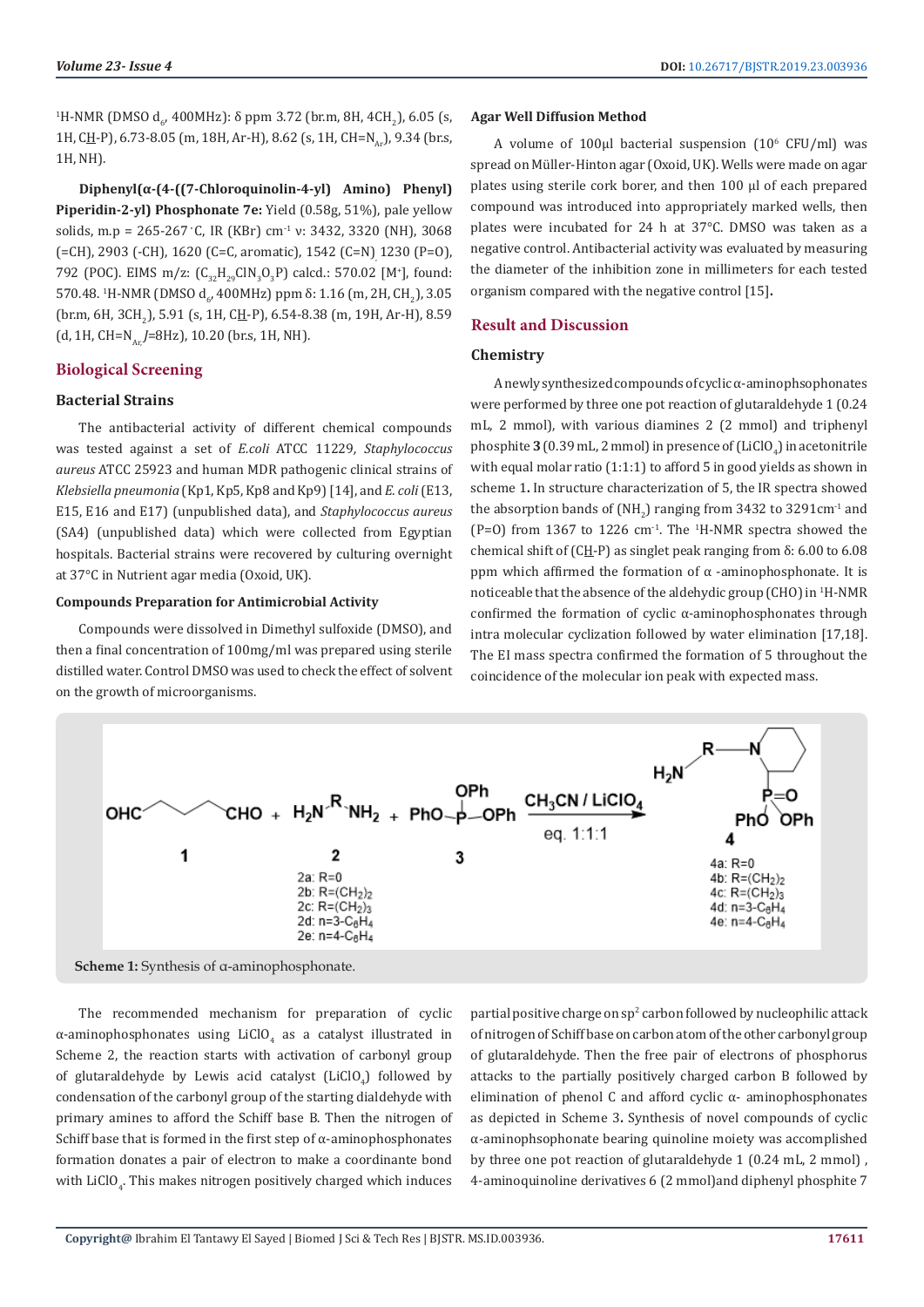(0.37 mL, 2 mmol) in presence of Lewis acid catalyst (LiClO<sub>4</sub>) and acetonitrile with equal molar ratios (1:1:1) to get the desired product with good yields.



**Scheme 2:** Suggested mechanism of α-aminophsophonate.



**Scheme 3:** Synthesis of α-aminophsophonate bearing 4.7 dichloroquinoline.



**Scheme 4:** A plausible mechanism of α-aminophsophonate bearing 4.7 dichloroquinoline.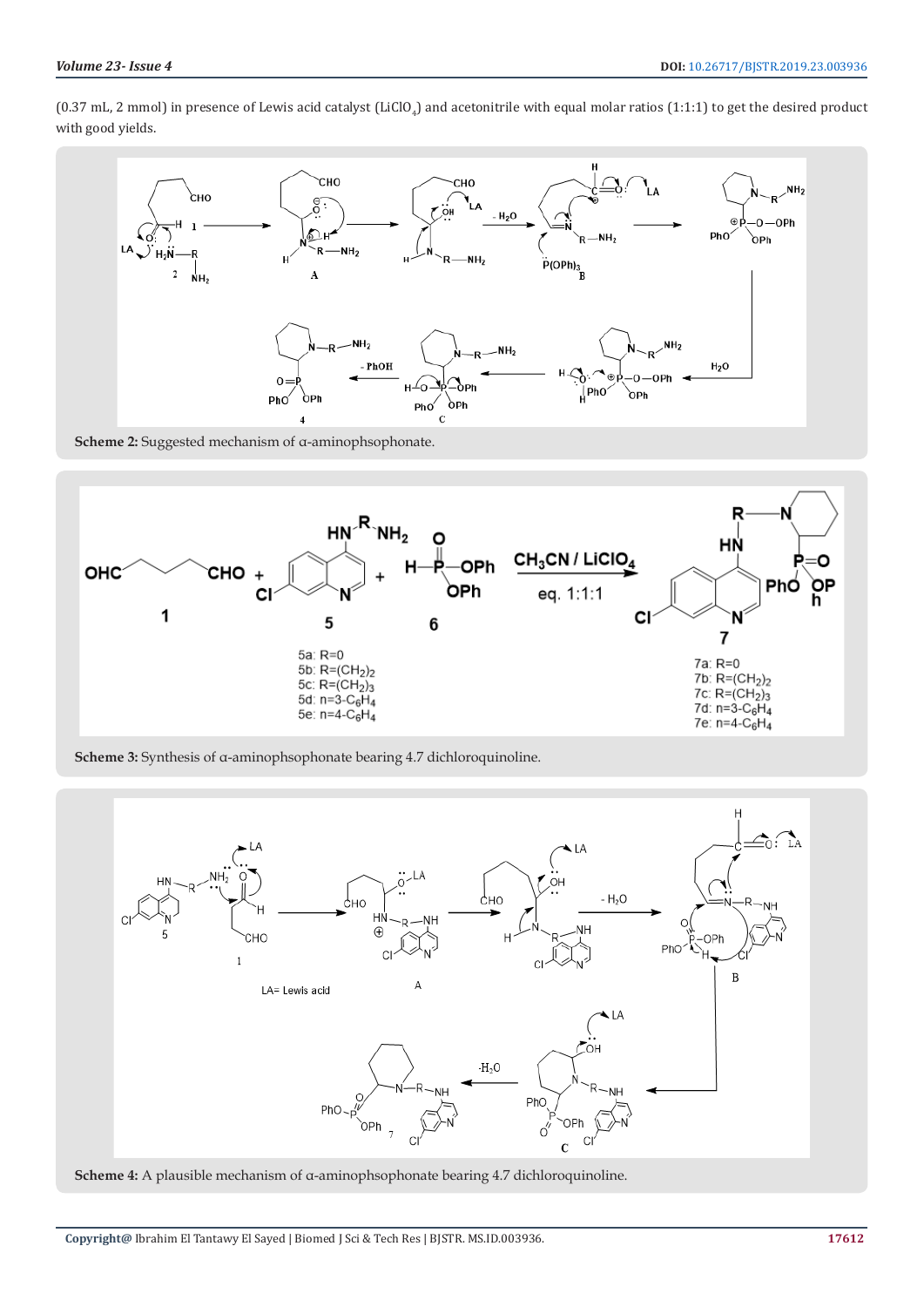In the structure elucidation of installation of 7, the IR spectra of synthesized compounds showed the absorption bands of  $(\text{NH}_2)$ ranging from 3432 to 3291cm<sup>-1</sup> and (P=0) from 1365 to1205 cm<sup>-</sup> <sup>1</sup>. The <sup>1</sup>H-NMR spectra showed the chemical shift of  $(CH-P)$  as singlet peak ranging from  $\delta$ : 5.91 to 6.17 ppm which confirmed the formation of  $\alpha$ -aminophosphonate. While the aromatic (CH=N) of quinoline moiety was reported ranging from 8.52 to 8.88 ppm. The absence of the aldehydic group (CHO) in  $H-MMR$  confirmed the formation of cyclic α-aminophosphonates through intra molecular cyclization followed by water elimination. The EI mass spectrum affirmed the formation of 7 throughout the coincidence of the molecular ion peak with expected mass.A proposed mechanism of formation of 7 was established. A plausible mechanism for preparation of α-aminophosphonates using  $LiClO<sub>4</sub>$  as a catalyst showed in Scheme 4. First, the activation of carbonyl group of glutaraldehyde was achieved by Lewis acid catalyst, LiClO. followed by condensation of the carbonyl group with derivatives of 4-aminoquinoline 5 to form the Schiff base B**.** Then the free pair of electron on nitrogen of Schiff base attacked the partially positive carbon of the other carbonyl group of glutaraldehyde, which was activated by  $LiClO_{4'}$  followed nucleophilic attack of phosphorus to the carbon of imine double bond to afford the target compound 7.

### **Biological Evaluation**

*In vitro*, two groups of synthetic chemical compounds, cyclic α-amino phosphonate using tri phenylphosphiteand cyclic α-amino phosphonate bearing quinolone moiety, were tested against MDR strains of *E.coli* and *K. pneumonia* that already resistant to ciprofloxacin [17], *Staphylococcus aureus* ATCC25923, MRSA *S. aureus*, and finally clinical *Candida albicans* using well diffusion method and the data analyzed as recommended by CLSI [18]. The cyclic  $\alpha$ -amino phosphonate using tri phenylphosphite compounds showed various antimicrobial activities against tested microorganisms, where diphenyl (1-aminopiperidin-2-yl) phosphonate (5a) was observed to record a broad-spectrum activity (Table 1)**.** MDR *E. coli* 17 and *K. pneumonia* (with gyrase mutation at codon Asp 83 and Ser 87) were the most sensitive among the other tested bacteria. Based on our data, it has been observed that the substitution with other diamines as ethylene diamine, 1.3 di amino propane, phenylene diamine at (meta-position phenyl ring), 1.4 phenylene diamine didn't exert the desired antimicrobial activity as compared with that have hydrazine diamine.

**Table 1:** Antimicrobial activity of cyclic α-amino phosphonate using tri phenylphosphite against tested microorganisms.

|                     | Bacterial Species (Inhibition zones mm ± SD*) |                |                    |                                           |                  |                 |                    |                 |                 |                               |                    |  |
|---------------------|-----------------------------------------------|----------------|--------------------|-------------------------------------------|------------------|-----------------|--------------------|-----------------|-----------------|-------------------------------|--------------------|--|
| Chemical<br>Formula | <b>Gram-Negative Bacteria</b>                 |                |                    |                                           |                  |                 |                    |                 |                 | <b>Gram-Positive bacteria</b> |                    |  |
|                     | <b>CIP-Resistant E. Coli</b>                  |                |                    | <b>CIP-Resistant Klebsiella Pneumonia</b> |                  |                 |                    |                 | E. coli ATCC    | <b>Staph. Aureus</b>          | <b>MRSA Staph.</b> |  |
|                     | E15                                           | E16            | E17                | E13                                       | Kp1              | Kp8             | Kp9                | Kp5             | 11229           | <b>ATCC 25923</b>             | aureus SA4         |  |
| 4a                  | $2 \pm 0$                                     | $2 \pm 0$      | $3 \pm 0$          | $2.2 \pm 0$                               | $1.7 \pm 0$      | $2.7 \pm 0$     | $1.9 \pm 0$        | $3.6 \pm 0$     | $2.95 \pm 0.05$ | $2.5 \pm 0$                   | $1.85 \pm 0$       |  |
| 4 <sub>b</sub>      | $\Omega$                                      | $\Omega$       | $\mathbf{0}$       | $\Omega$                                  | $2.2 \pm 0$      | $1.15 \pm 0.05$ | $1.9 \pm 0.1$      | $\Omega$        | $1.85 \pm 0.05$ | $1.85 \pm 0$                  | $1.35 \pm 0.05$    |  |
| 4c                  | $\mathbf{0}$                                  | $\overline{0}$ | $\mathbf{0}$       | $\mathbf{0}$                              | $2 \pm 0$        | $1.55 \pm 0.05$ | $2 \pm 0$          | $\mathbf{0}$    | $2.2 \pm 0.05$  | $\boldsymbol{0}$              | $\boldsymbol{0}$   |  |
| 4d                  | $\mathbf{0}$                                  | $\theta$       | $\mathbf{0}$       | $\Omega$                                  | $\mathbf{0}$     | $1.15 \pm 0.05$ | $\Omega$           | $\mathbf{0}$    | $1.55 \pm 0.05$ | $\mathbf{0}$                  | $\mathbf{0}$       |  |
| 4e                  | $\mathbf{0}$                                  | $\Omega$       | $\mathbf{0}$       | $\Omega$                                  | $\Omega$         | $\mathbf{0}$    | $\mathbf{0}$       | $\mathbf{0}$    | $\mathbf{0}$    | $1.2 \pm 0$                   | $\mathbf{0}$       |  |
| 7a                  | $1.2 \pm 0$                                   | $1.2 \pm 0$    | $1.35 \pm$<br>0.05 | $\Omega$                                  | $\Omega$         | $\overline{0}$  | $\mathbf{0}$       | $1.2 \pm 0$     | $1.85 \pm 0.05$ | $\mathbf{0}$                  | $\Omega$           |  |
| 7 <sub>b</sub>      | $3.1 \pm 0.1$                                 | $\Omega$       | $\bf{0}$           | $2.3 \pm$<br>0.1                          | $\boldsymbol{0}$ | $\mathbf{0}$    | $\mathbf{0}$       | $\mathbf{0}$    | $2.2 \pm 0.05$  | $\boldsymbol{0}$              | $\mathbf{0}$       |  |
| 7c                  | $1.5 \pm 0$                                   | $1.3 \pm 0$    | $1.5 \pm 0$        | $1.7 \pm 0$                               | $1.5 \pm 0$      | $1.05 \pm 0.05$ | $1.25 \pm$<br>0.05 | $\mathbf{0}$    | $2.0 \pm 0.05$  | $\mathbf{0}$                  | $\mathbf{0}$       |  |
| 7d                  | $\Omega$                                      | $\theta$       | $\Omega$           | $\Omega$                                  | $\Omega$         | $\Omega$        | $\Omega$           | $1.03 \pm 0.05$ | $1.5 \pm 0.05$  | $1.05 \pm 0.0$                | $\Omega$           |  |
| 7e                  | $\mathbf{0}$                                  | $\Omega$       | $\mathbf{0}$       | $\mathbf{0}$                              | $\Omega$         | $\mathbf{0}$    | $\mathbf{0}$       | $1.15 \pm 0.05$ | $1.8 \pm 0.05$  | $1.15 \pm 0.0$                | $1.8 \pm 0.05$     |  |

On the other hand, the latter group with quinoline moiety, compound diphenyl (1-(3-((7-chloroquinolin-4-yl) amino) propyl) piperidin-2-yl) phosphonate (7c) was the most active one against all tested pathogens (Figure 2). A comparison between cyclic α-amino phosphonate using triphenyl phosphite group and cyclic α-amino phosphonate group bearing quinolone moiety showed that the former one was the most effective than the one bearing quinolone moiety against MDR bacteria. However, substitution 1.3 di amino propane connected with antimicrobial activity. Several studies stated that α-amino-phosphonates have antibacterial and antifungal activities regardless of the moiety [19-22]. **Figure 2:** Structures of target α -Aminophosphonates.